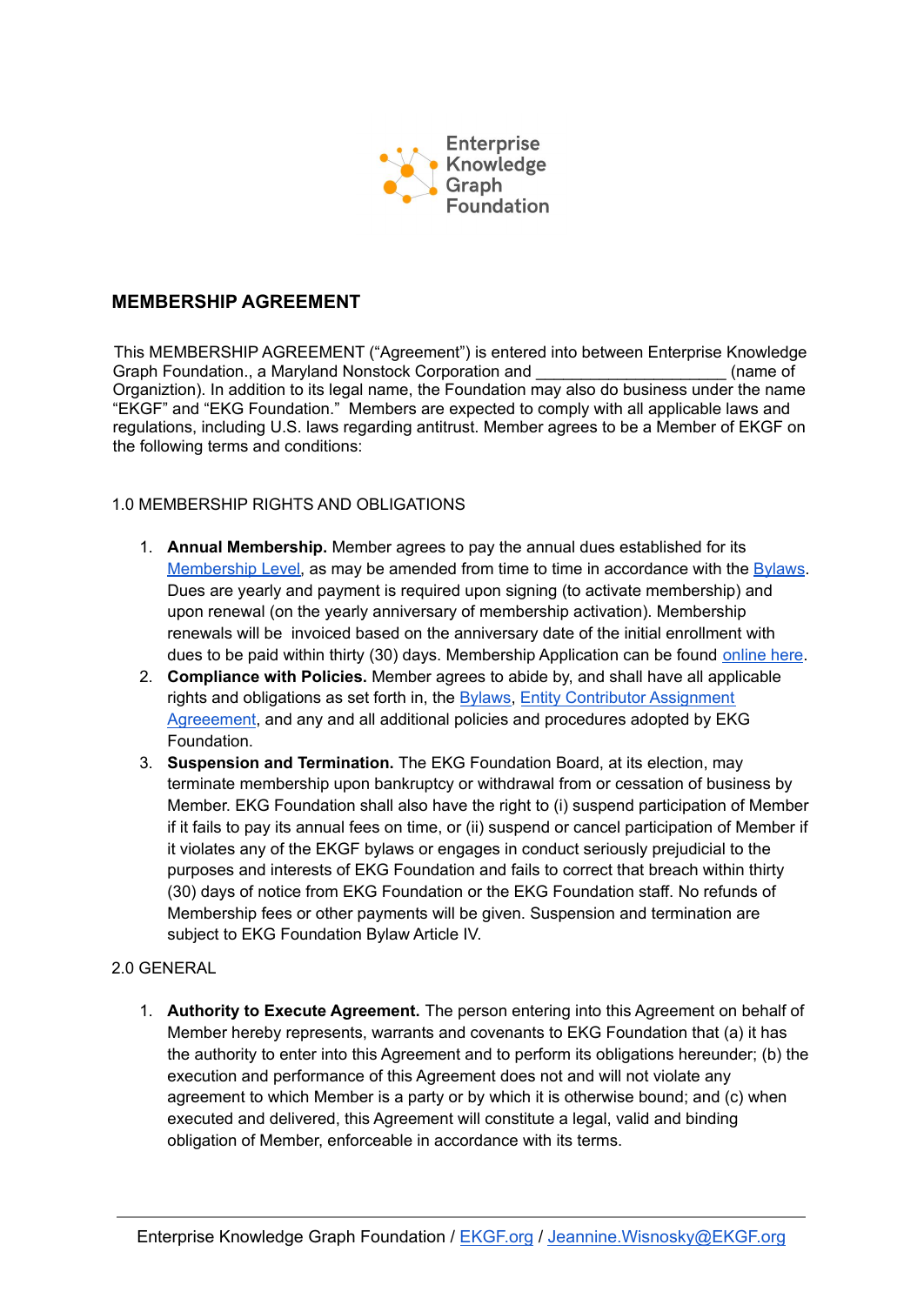- 2. **No Other Licenses.** By executing this Agreement, Member neither grants nor receives, by implication, estoppel, or otherwise, any rights under any copyright, patents or other intellectual property rights of EKG Foundation or another members (e.g., EKG Foundation's right to disclose and publicize the Member's membership in EKG Foundation, unless requested otherwise in writing by the Member).
- 3. **No Warranty.** EACH PARTY ACKNOWLEDGES THAT, EXCEPT AS OTHERWISE AGREED IN WRITING, ALL SERVICES AND INFORMATION PROVIDED TO OR BY EKG FOUNDATION UNDER THIS AGREEMENT IS PROVIDED "AS IS" WITH NO WARRANTIES OR CONDITIONS WHATSOEVER, WHETHER EXPRESS, IMPLIED, STATUTORY OR OTHERWISE, AND EKG FOUNDATION AND MEMBER EACH EXPRESSLY DISCLAIM ANY WARRANTY OF MERCHANTABILITY, NONINFRINGEMENT, OR FITNESS FOR ANY PARTICULAR PURPOSE WITH RESPECT TO SUCH SERVICES AND INFORMATION.
- 4. **Limitation of Liability.** IN NO EVENT WILL EITHER EKG FOUNDATION OR MEMBER BE LIABLE TO EACH OTHER OR TO ANY OTHER MEMBER OR THIRD PARTY UNDER THIS AGREEMENT FOR THE COST OF PROCURING SUBSTITUTE GOODS OR SERVICES, LOST PROFITS, LOST REVENUE, LOST SALES, LOSS OF USE, LOSS OF DATA OR ANY INCIDENTAL, CONSEQUENTIAL, DIRECT, INDIRECT, PUNITIVE, OR SPECIAL DAMAGES, WHETHER OR NOT SUCH PARTY HAD ADVANCE NOTICE OF THE POSSIBILITY OF SUCH LOSSES OR DAMAGES. EXCEPT FOR MEMBER'S DUES COMMITMENT, OR IN CASES OF WILLFUL MISCONDUCT OR GROSS NEGLIGENCE, OR WHERE REQUIRED BY APPLICABLE LAW, OR AS OTHERWISE AGREED IN WRITING, THE AGGREGATE LIABILITY OF EKG FOUNDATION TO MEMBER AND TO OTHER PARTIES, AND OF MEMBER TO EKG FOUNDATION, TO OTHER EKG FOUNDATION MEMBERS OR TO OTHER PARTIES, SHALL NOT EXCEED THE PAST 12 MONTHS' MEMBERSHIP FEES PAID BY THE MEMBER TO EKG FOUNDATION.
- 5. **Governing Law.** This Agreement shall be construed and controlled by the laws of the State of Maryland without reference to conflict of laws principles. If any claim or dispute between the parties is not resolved by good faith negotiations, any suits or proceedings pursued by either party shall be brought in the Federal or state courts located in Massachusetts, to whose jurisdiction each party hereby submits.
- 6. **Complete Agreement; No Waiver.** This Agreement, including all attachments, sets forth the entire understanding of EKG Foundation and Member and supersedes all prior agreements and understandings relating hereto, unless otherwise stated in this Agreement. The waiver of any breach or default will not constitute a waiver of any other right hereunder or any subsequent breach or default.
- 7. **Amendment.** All amendments to this Agreement or to any EKG Foundation's policies and procedures shall be effective upon their stated effective date. Member shall be given at least thirty (30) days prior written notice of the effective date of an amendment to this Agreement, including as a result of any changes to the EKG Foundation Bylaws, which is adopted in accordance with the Bylaws and that directly and materially affects adversely any of the rights or obligations applicable to Member hereunder (each of the foregoing, an "Amendment"). If Member does not agree to any such Amendment to this Agreement that was approved in accordance with the Bylaws, then Member shall provide written notice to EKG Foundation of such disagreement prior to the end of the 30-day notice period. If the parties are not able to reach a mutually acceptable accommodation (for example, the parties agree to a phase-in of the Amendment, EKG Foundation determines to withdraw, suspend or modify the Amendment, or EKG Foundation grants Member a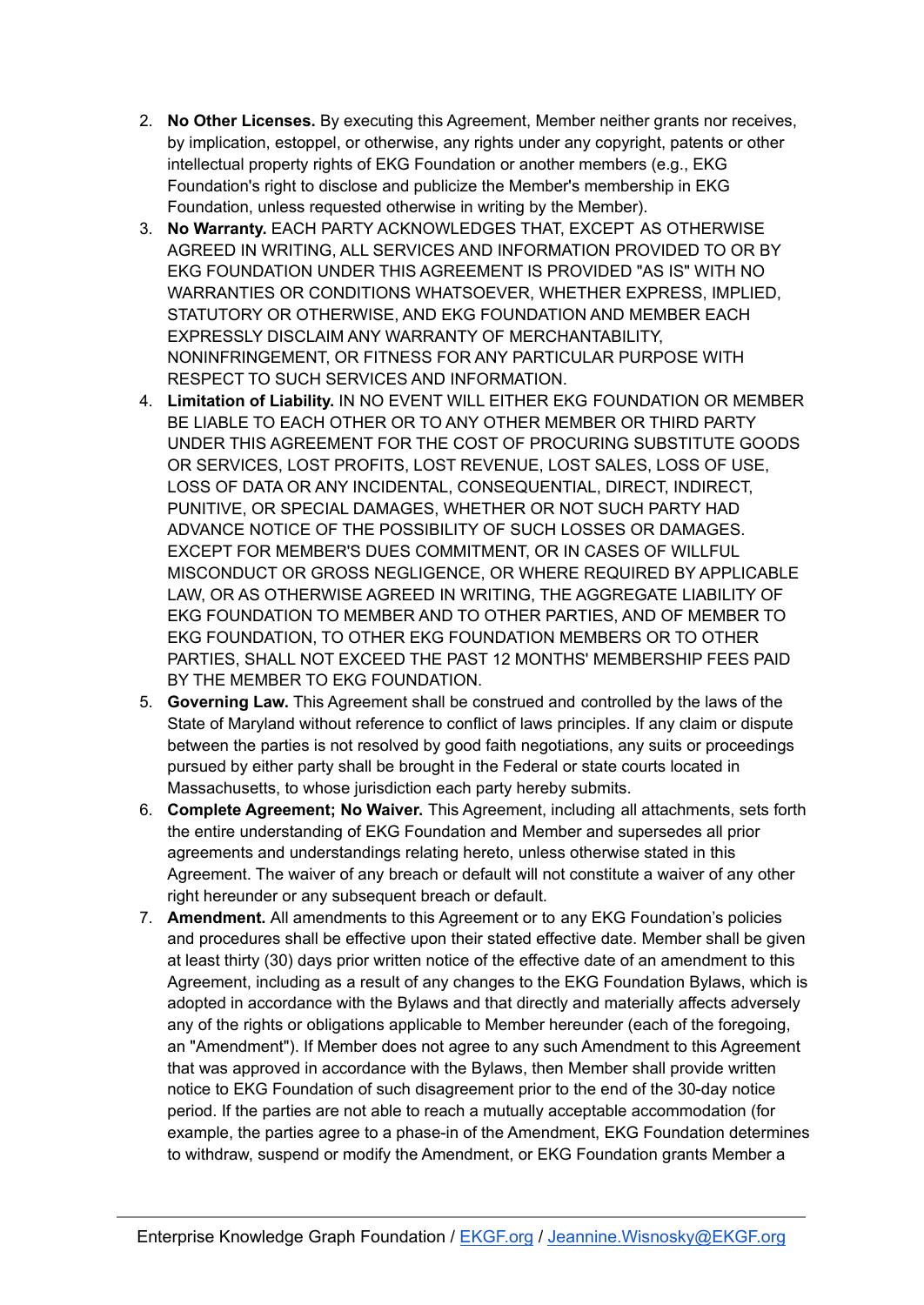waiver or variance), this Agreement and Member's membership in EKG Foundation shall terminate automatically upon expiration of the 30-day notice period, unless Member elects to withdraw by written notice on an earlier date. Amendments shall be prospective only unless otherwise agreed to by the Member and EKG Foundation. No termination or withdrawal pursuant to this paragraph will entitle Member to a refund of Membership dues or other fees, all of which are nonrefundable.

- 8. **No Rule of Strict Construction.** Regardless of which party may have drafted this Agreement, no rule of strict construction shall be applied against either party. If any provision of this Agreement is determined by a court to be unenforceable, the parties shall deem the provision to be modified to the extent necessary to allow it to be enforced to the extent permitted by law, or if it cannot be modified, the provision will be severed and deleted from this Agreement, and the remainder of this Agreement will continue in effect.
- 9. **Counterparts.** This Agreement may be executed in one or more counterparts, each of which shall be deemed an original, but collectively shall constitute one and the same instrument.
- 10. **Compliance with Laws.** Anything contained in this Agreement to the contrary notwithstanding, the obligations of EKG Foundation and Member shall be subject to all laws, present and future, of any government having jurisdiction over EKG Foundation and Member including, without limitation, all export and re-export laws and regulations. It is the intention of EKG Foundation and Member that this Agreement and all referenced documents shall comply with all applicable laws and regulations.
- 11. **Headings.** EKG Foundation and Member acknowledge that the headings to the sections hereof are for reference purposes only and shall not be used in the interpretation of this Agreement.
- 12. **Assignment.** Member may not assign its rights or obligations under this Agreement without the prior written consent of EKG Foundation or as otherwise set forth in the Bylaws. For purposes of this Agreement, an assignment shall be deemed to include a transfer or sale of all or substantially all of the business of Member, or a merger, consolidation or other transaction that results in a change in control of Member.
- 13. **Force Majeure.** Neither EKG Foundation nor Member shall be liable hereunder by reason of any failure or delay in the performance of its obligations hereunder on account of strikes, shortages, riots, insurrection, fires, flood, storm, explosions, acts of God, war, governmental action, labor conditions, earthquakes or any other cause which is beyond the reasonable control of such party.
- 14. **Logos and Names.** Member grants EKG Foundation the right to use Member's organization's name and logo on the EKG Foundation website and on related marketing materials, solely to indicate membership in EKG Foundation. As long as Member remains a member in good standing, Member may use EKG Foundation's name and logo, in the format and with the notices provided or requested by EKG Foundation, solely to indicate membership in EKG Foundation.